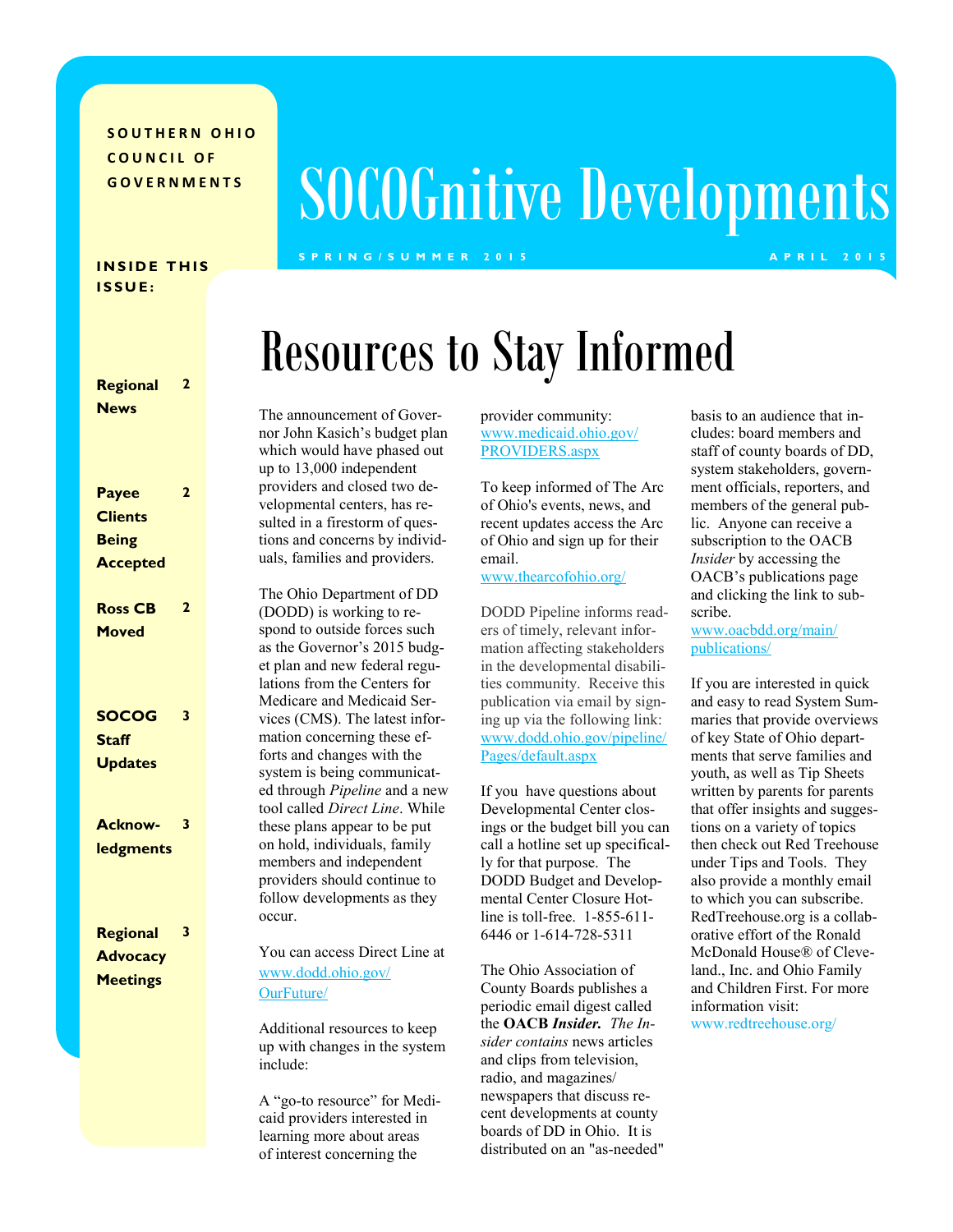#### **Payee Clients Being Accepted**

The Representative Payee Service of Southern Ohio Council of Governments (SOCOG) is accepting new clients. It now serves more than 60 clients from seven counties (Athens, Brown, Highland, Jackson Pike, Ross and Vinton.)

The service manages the income and bill paying of individuals who cannot do so for themselves. Bank accounts are set up for each person into which their monthly income from sources such as Social Security, SSI payments, Black Lung, wages and retirement are direct deposited. Bills for individuals are mailed directly to SOCOG and payments are issued on behalf of the clients in a timely manner. Bills include such items as housing, utilities, groceries, medical and dental expenses, personal care and clothing.

The cost is \$39 per month as set by the Social Security Administration. Individuals should contact their SSA to request this service.

## Regional News

#### **Rick Marriott Receives Kenneth Legats Award**

 Rick Marriott, superintendent of Ross CB of DD for 35 years, received the Kenneth Legats Award for Visionary Leadership in Administration during the OACB annual convention in Columbus on December 5, 2014. The award is presented annually to an executive who has been duly nominated by the board of trustees and who, over a career of more than 20 years, has shown high ideals, vision and moral leadership in administration of programs for people with developmental disabilities. Award is named for Kenneth Legats, former superintendent of the Muskingum CB of DD.

 In his acceptance speech, he said "I am very appreciative of this award. It has been an



*Rick Marriott, Ross CB*

honor and privilege to serve our community."

Marriott is the only dual recipient of an OACB award. He received the Betty Macintoss award for advocating for individuals with DD in 2008.

#### **Kay Davis Appointed Vice Chair**

 The Advisory Council of the OACB Health Care Plan and Trust held its annual meeting at the OACB Convention in December 2014. One of the purposes of the meeting was to elect new officers of the Council for 2015. Those elected include Esther Baldridge, Superintendent Allen DD, as the Chair of the Council replacing Al Willis, Superintendent Auglaize DD, who retired in January. Kay Davis, Superintendent Meigs DD replaces Ms. Baldridge who was Vice-Chair of the Council. Laura Zureich, Superintendent Champaign DD/ Shelby DD, will continue as Council Secretary.

Ī

Ī

Ī

Ï

Π Ī

Π Π Ī

Π Π

 This group of officers will advise, approve, and oversee the activities of the Trust and CBA Benefit Services. OACB works with the Advisory Council and with each of the 40 participating groups in the OACB Trust in implementing and maintaining quality medical and dental benefit programs for their employees and dependents.

### **Ross County Board of DD Moved Offices**

The administrative offices, early intervention staff and case workers (SSAs) of Ross County Board of DD relocated in December 2014 to offices at 167 West Main Street in Chillicothe. Originally owned by Pioneer Center, the building was vacated

by First Capital Enterprises and renovated to accommodate the staff who had offices at Pioneer School and the Foulke Block building on Paint Street. The need for expanded services for school age children necessitated a need for more classroom and

office space at Pioneer School. The new offices on Main Street centralizes services for nonschool age clients and consolidates staff who serve these needs in one central location with better access to the city transit system.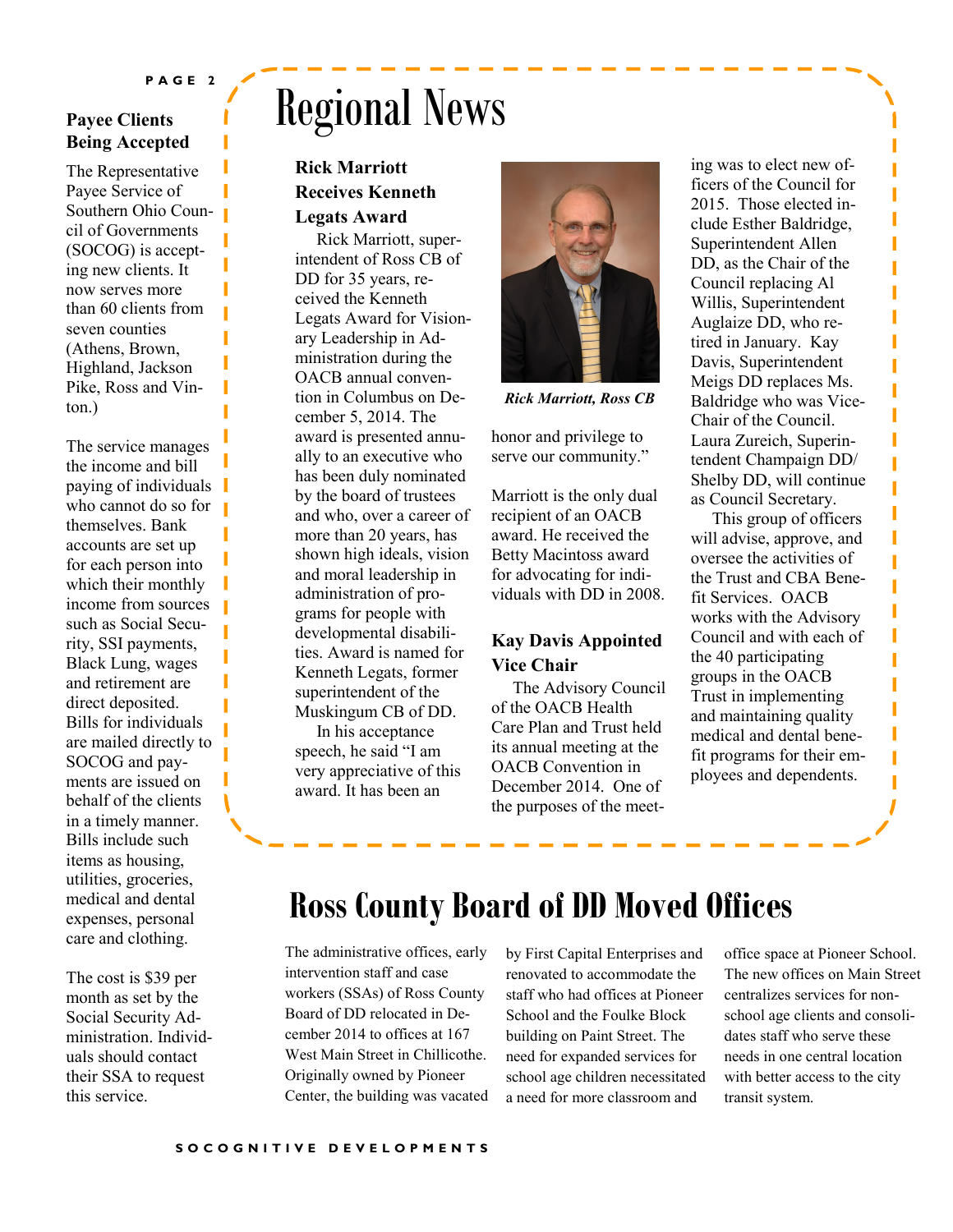ı I П

ı

## SOCOG Staff Updates

**Cathy Primer** joined SOCOG on January 20, 2015 as the representative payee. She replaces Marsha Ortman. Cathy is a resident of Kingston, Ohio, and had been employed in several positions with the City of Chillicothe, from 1997 through 2012 including Parks and Recreation director.

**Marsha Ortman** left the position of representative payee to become an investigative agent. She has been with SOCOG since November 2013. Upon completion of training, she will cover Ross and Pike counties as an investigator for major unusual incidents.

### Acknowledgments

- Amy Cartwright, SOCOG Executive Director, was one of 22 who graduated from the Ohio Association of County Boards' Good Life Training on December 20, 2014.
- Marsha Ortman, Investigative





**Dave Burton** joined SOCOG in January 2015 as an advocacy representative for individuals at Clinton County Board of DD.



 Tiffany Stephenson, Jennifer Goodwin, Rachel Silvey and Marsha Ortman attended DODD Interviewing Techniques in

March 2015.

• Amy Cartwright, SOCOG Executive Director, graduated from the Ohio Association of County Board's Executive Development Program.

### **SOCOG Regional Advocacy Meetings Successful**

Advocates from ten counties in the region (Adams, Athens, Brown, Clinton, Gallia, Jackson, Lawrence, Pickaway, Pike and Ross) gathered in January and March at the Chillicothe-Ross Public Library Annex to discuss regional advocacy efforts. The objective is to invite advocates from across the SOCOG region and encourage them to network, share ideas and resources to become better advocates, as well as to create their own local advocacy groups.

Initially, the group is being led by Jesse Stock of Athens County but the plan is for self-advocates to facilitate their own meetings with support being provided in the background as needed. The goal of the group in the first year is organizational, where they plan to set the framework for the group to grow, but they still discuss hot topics such as proposed budget bill changes (independent provider phase out) and their own personal experiences at the Statehouse for Legislative Advocacy Day.

If you, or someone you know is a self-advocate or is interested in learning more about how to advocate please feel free to invite them to the next regional advocacy meeting. Persons interested in getting local self-advocacy efforts off the ground in their own counties also are welcome to attend.

The meetings are being held monthly on the following dates at the Chillicothe-Ross Public Library Annex Room B on Paint Street in Chillicothe: April 21 (Rooms D and E), May 19, June 16, July 21, August 18, September 15, October 20, November 17, and December 15.

Call 740-775-5030, ext. 102 to sign up.